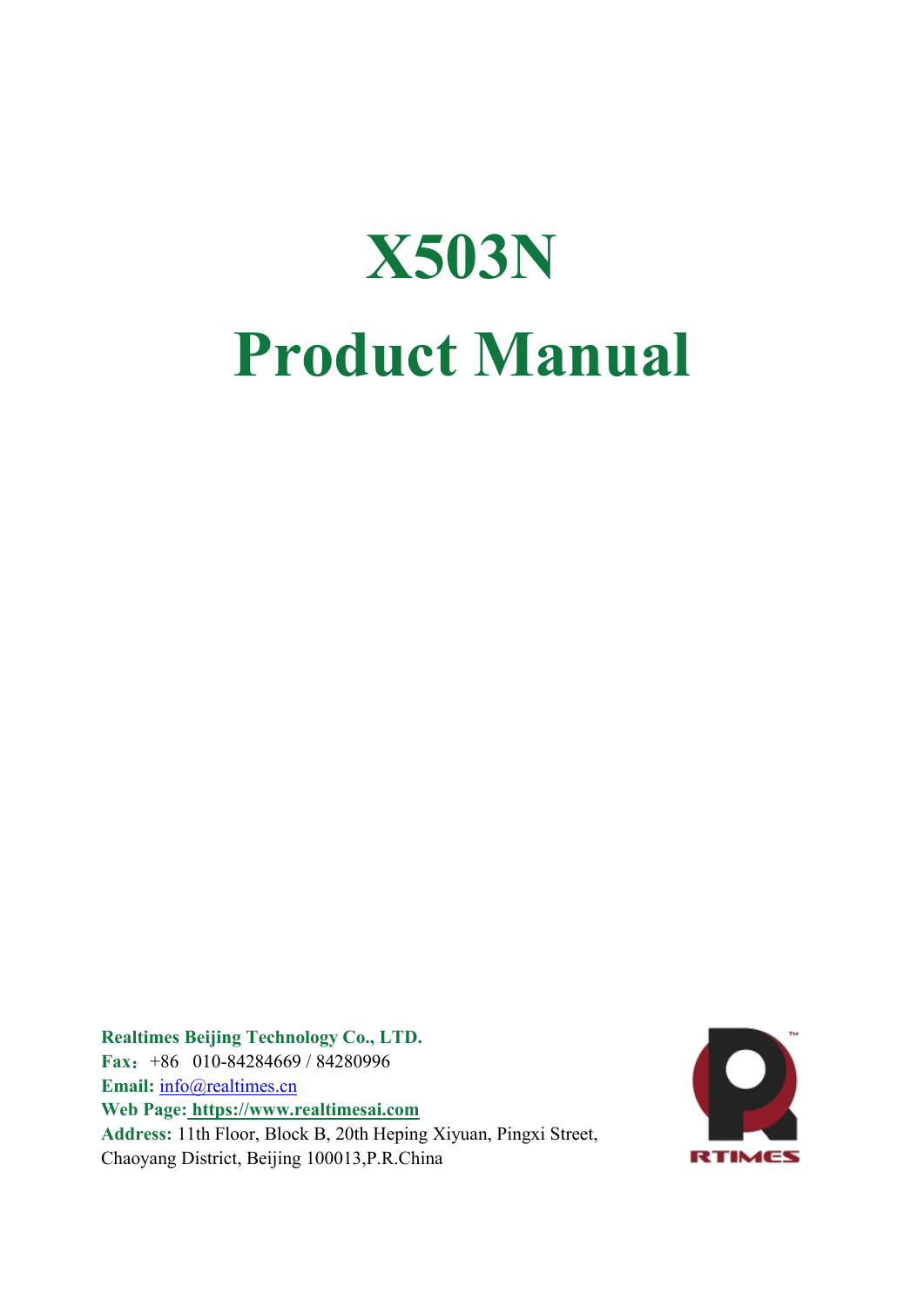# **Revision History**

| <b>Revision</b> | Date           | <b>Reason for change</b>             | <b>Applicable</b><br>hardware version | <b>Modified by</b> |
|-----------------|----------------|--------------------------------------|---------------------------------------|--------------------|
| V1.0            | 2020.2         | Initial release                      | V1.0                                  |                    |
| V2.0            | 2020.6         | Add notes and indicators             | V1.0                                  |                    |
| V2.1            | 2020.9         | Modify interface information and add | V1.0                                  | RT0086             |
|                 |                | line package configuration           |                                       |                    |
| V2.2            | $2022 - 1 - 7$ | Add software version supporting      | V1.0                                  | RT0086             |
|                 |                | instructions                         |                                       |                    |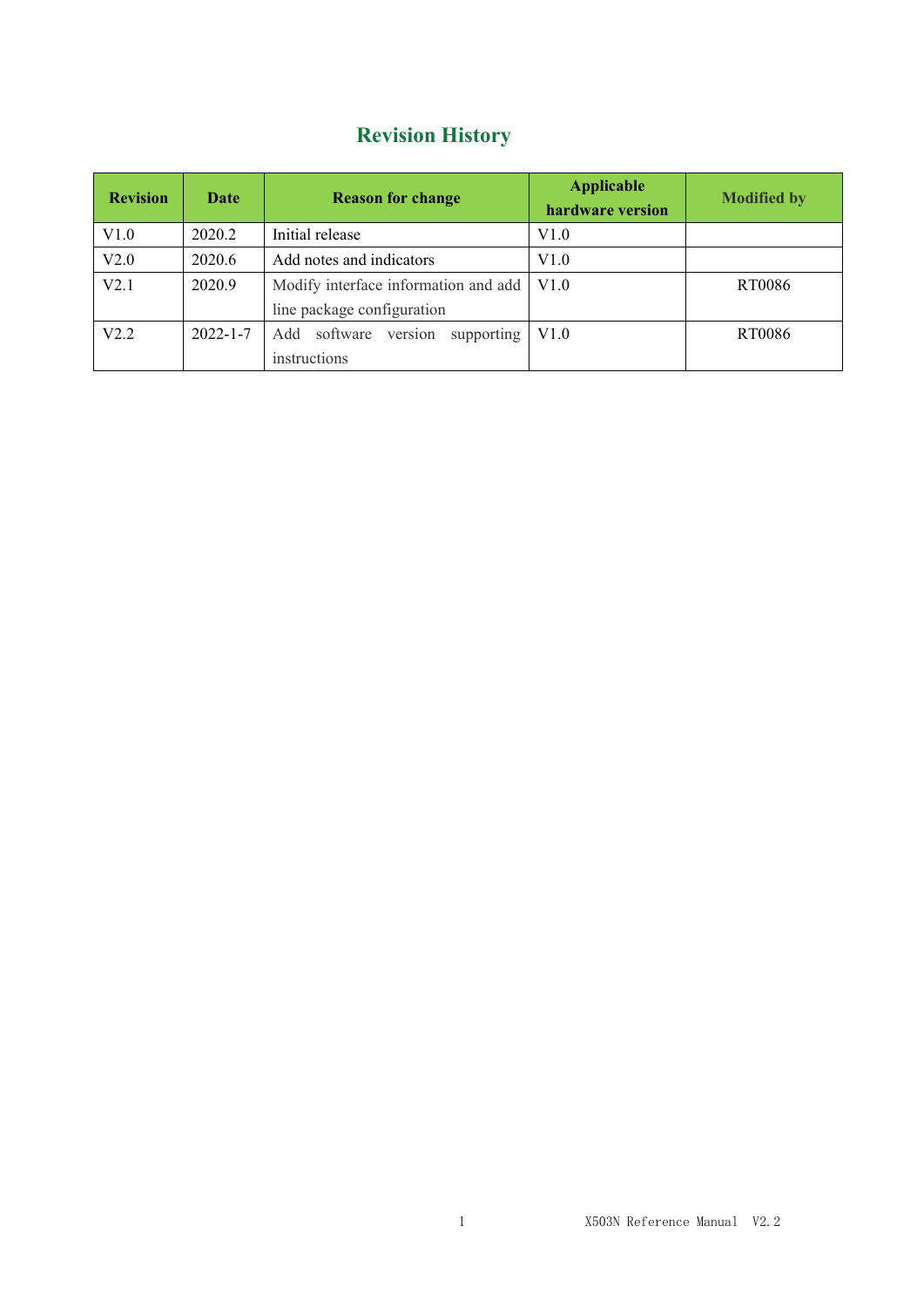

Table of Contents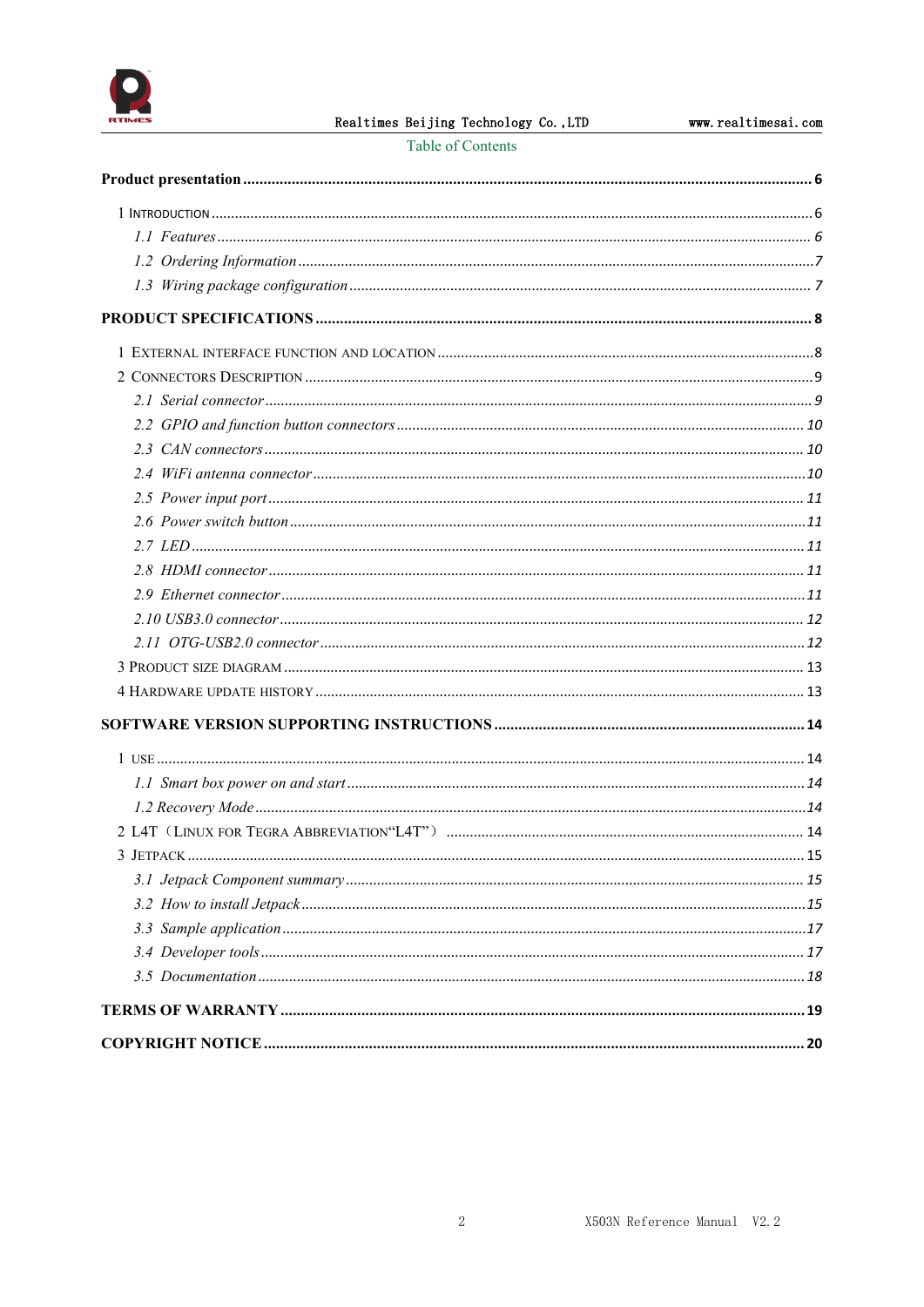



Electronic components and circuits are very sensitive to electrostatic discharge. Although our company designs anti-static protection for the main interfaces on the card when designing circuit board products, it is difficult to achieve anti-static safety protection for all components and circuits. Therefore, it is recommended to observe anti-static safety precautions when handling any circuit board component (including X503N). Anti-static safety protection measures include, but are not limited to the following:

- a) The smart box should be placed in an anti-static bag during transportation and storage, and then the board should not be taken out during installation and deployment.
- b) Before touching the smart box, discharge the static electricity stored in the body: wear a discharge grounding wrist strap.
- c) Operate the smart box only within the safe area of the electrostatic discharge point.
- d) Avoid moving smart boxes in carpeted areas.

# **Precautions and after-sales maintenance**

#### matters needing attention

Before using the product, please read this manual carefully and keep it for future reference;

- ⚫ Please pay attention to and follow all warning and guidance information marked on the product;
- ⚫ Please use matching power adapter to ensure the stability of voltage and current;
- ⚫ Please use this product in a cool, dry and clean place;
- ⚫ Do not use this product in cold and hot alternate environment to avoid condensation damage components;

⚫ Do not splash any liquid on the product. Do not use organic solventor corrosive liquid to clean the product;

⚫ Do not use the product in dusty and messy environment. If it is not used for a long time, please pack the product;

⚫ Do not use in the environment with excessive vibration, any dropping or knocking may damage the circuit and components;

- ⚫ Do not plug and unplug the core board and peripheral modules when power is on;
- $\bullet$  Please do not repair or disassemble the product by yourself. In case of any fault, please contact our company in time for maintenance;
- ⚫ Do not modify or use unauthorized accessories by yourself, and the damage caused will not be warranted;

After sales maintenance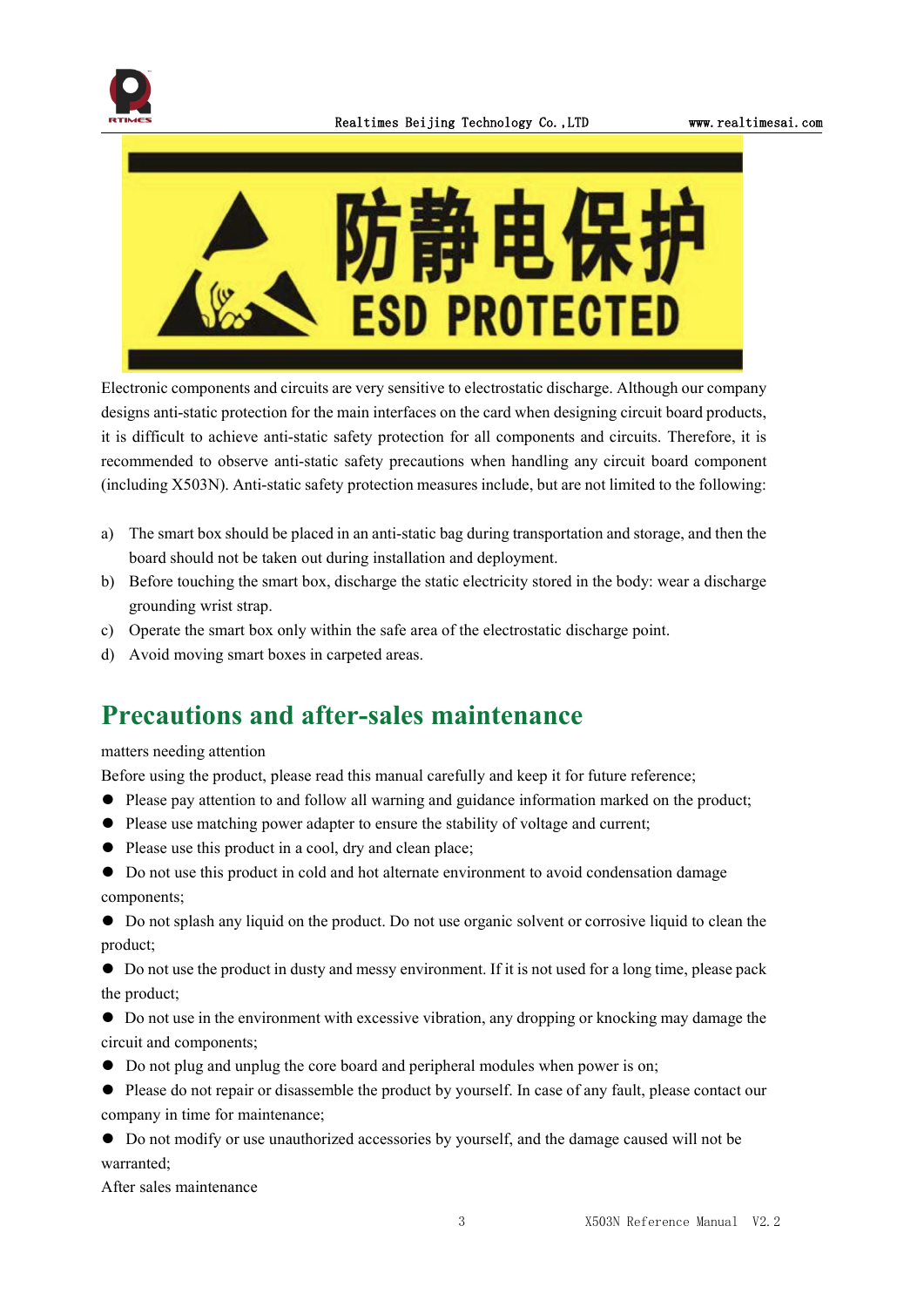

1) Warranty period

- Base plate, core plate : 3 year (non-human damage)
- ⚫ Other peripherals sold by the company:1year(non-human damage)
- 2) Warranty description

⚫ Within 7 days: the product (base plate, core module) is not damaged by human, our company will replace / repair it free of charge, and bear the return freight; (because the core module needs NVIDIA to confirm that it can meet the requirements of repair, it will take a long time, we will coordinate as soon as possible, please forgive for the inconvenience)

⚫ From 7 daysto 36 months: the product (base plate, core module) is not damaged by human, our company will repair it free of charge, and bear the return freight; (because the core module needs NVIDIA to confirm that it can meet the requirements of repair, it will take a long time, we will coordinate as soon as possible, please forgive for the inconvenience)

⚫ Artificial damage in more than 3 year or 3 year: the product (carrier plate) shall be tested after it is sent to the customer, and the customer shall be informed of whether it can be repaired and the maintenance cost in detail. After reaching an agreement, the product shall be repaired and returned to the customer, and the company shall bear the return freight;

● The starting time shall be subject to the date of express delivery receipt;

3) Contact information

Official website: www.realtimesai.com

Taobao website: https://shop340963258.taobao.com/

Address: 11, block B, Heping Xiyuan, Heping West Street, Chaoyang District, Beijing

Attention: RMA

Tel:010-84284669

Mailing notice: contact with the company's sales department in advance, arrange technical support personnel to check and eliminate errors caused by misoperation as soon as possible, fill in the product after-sale return to factory maintenance form after verification, and send it to rma@realtimes.cn Mail box, please attach the list of items to facilitate verification, so as to avoid loss and loss in the process of express delivery. The company does not receive any delivery

### **Technical support and development customization**

1. Scope of technical support

1) The company releases the electrical characteristics and use of industrial carrier boards and modules;

2) Physical dimension of hardware, relevant structure diagram and line sequence definition of specific interface;

- 3) Burn in verification of all BSP support packages provided by the company;
- 4) The company released burn environment construction, entry-level use. ;
- 5) Various peripheral module drivers released by the company;
- 6) The company's product fault diagnosis and after-sales maintenance services;
- 2. Scope of technical discussion

Due to the wide range of embedded system knowledge and various types ofinvolvement, we can not guarantee that all kinds of questions can be answered one by one.The following content is not available for technical support, only suggestions can be provided.

1) Knowledge beyond the course published by our company;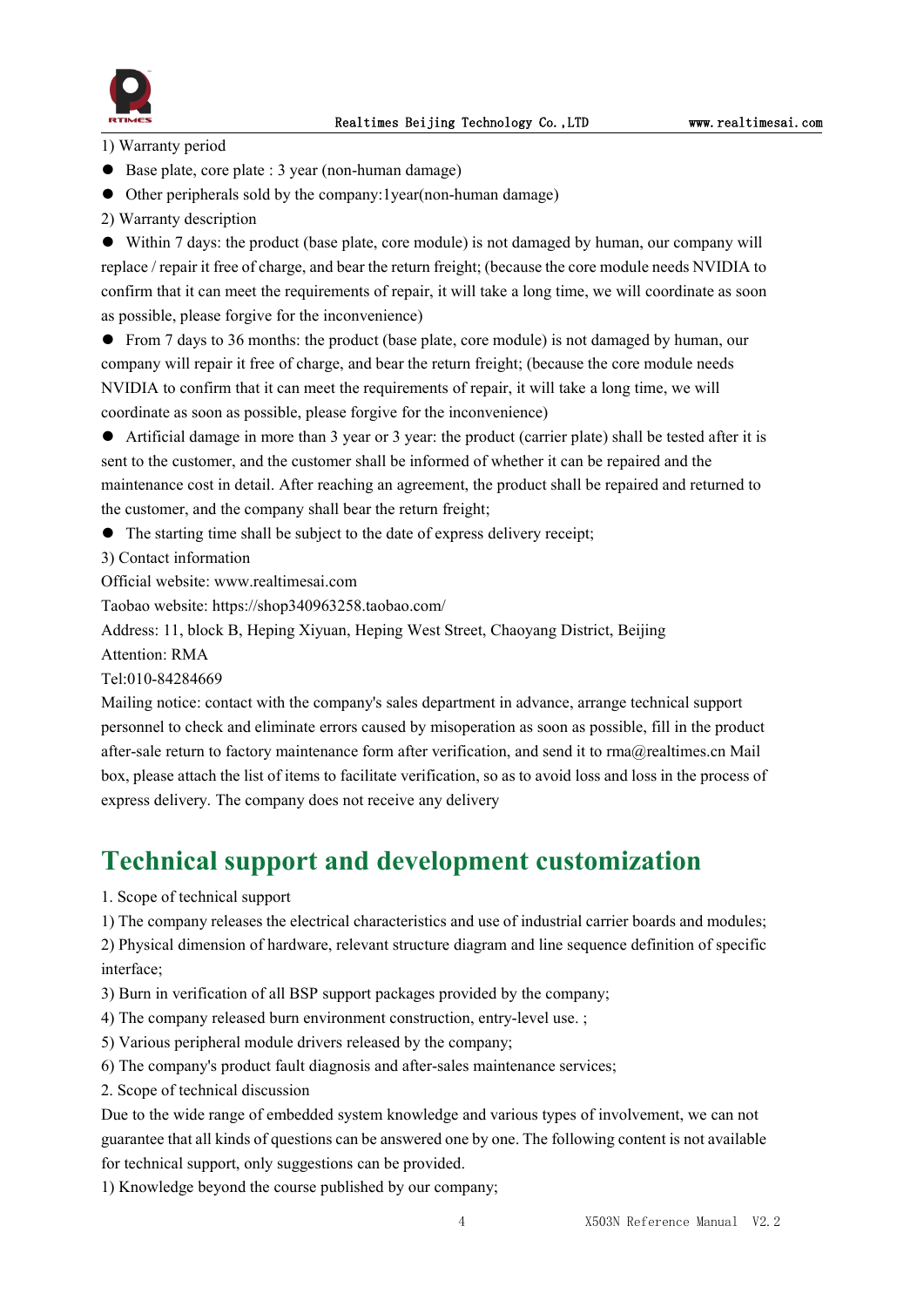

2) Specific software program design;

- 3) Technical support for industrial carrier not issued by the company;
- 4) All kinds of driving support for industrial carrier board not issued by the company;
- 5) Hardware principle and drive design of peripheral module not issued by our company;
- 3. Technical support mode
- 1) Official website or email questions (recommended):

https://www.realtimesai.com/cn/download.html techsupport@realtimes.cn

2) Official Taobao through Alibaba Wangwang consultation: https://shop340963258.taobao.com/

3) Wechat group consultation (wechat Group No. consults Taobao customer service or sales, and

Taobao purchase order No. needs to be provided for verification);

4) Technical support email: techsupport@realtimes.cn

5) Tel:010-84284669

4. Technical support time

Monday to Friday; 8:30-12:00 am; 1:00-17:30 PM;

The company arranges the rest according to the national legal holidays, during which it may notbe able to provide technical support, please send the problem to the technical support email. We will reply to you as soon as possible on weekdays.

5. Complaints and suggestions

If you are not satisfied with us or have suggestions, you can send an email to yu.qin @ realtimes.cn For feedback, please call010-84284669 for further improvement.

6. Customized development services

The company provides the embedded operating system driver based on NVIDIA Jetson series and the paid customized development service of hardware carrier board to shorten your product development cycle.

Please email the request to [info@realtimes.cn](mailto:info@realtimes.cn)

### **Data acquisition and subsequent update**

1. Access to information

Download on our website

The company's website contains supporting information of its products, including product Product Manual, NVIDIA Jetson series module data manual, BSP driver support package for carrier board, supporting peripheral driver files, interface test verification method, FAQ, system burning guide, etc. get into www.realtimesai.com , select "data download" in the navigation bar, find the data you need, and click download.

2. . Subsequent updates

Updates of subsequent documents, BSP, driver files and other official account will be updated in time. We will pay close attention to our developments in order to ensure that your information is up to date. We will push through WeChat public.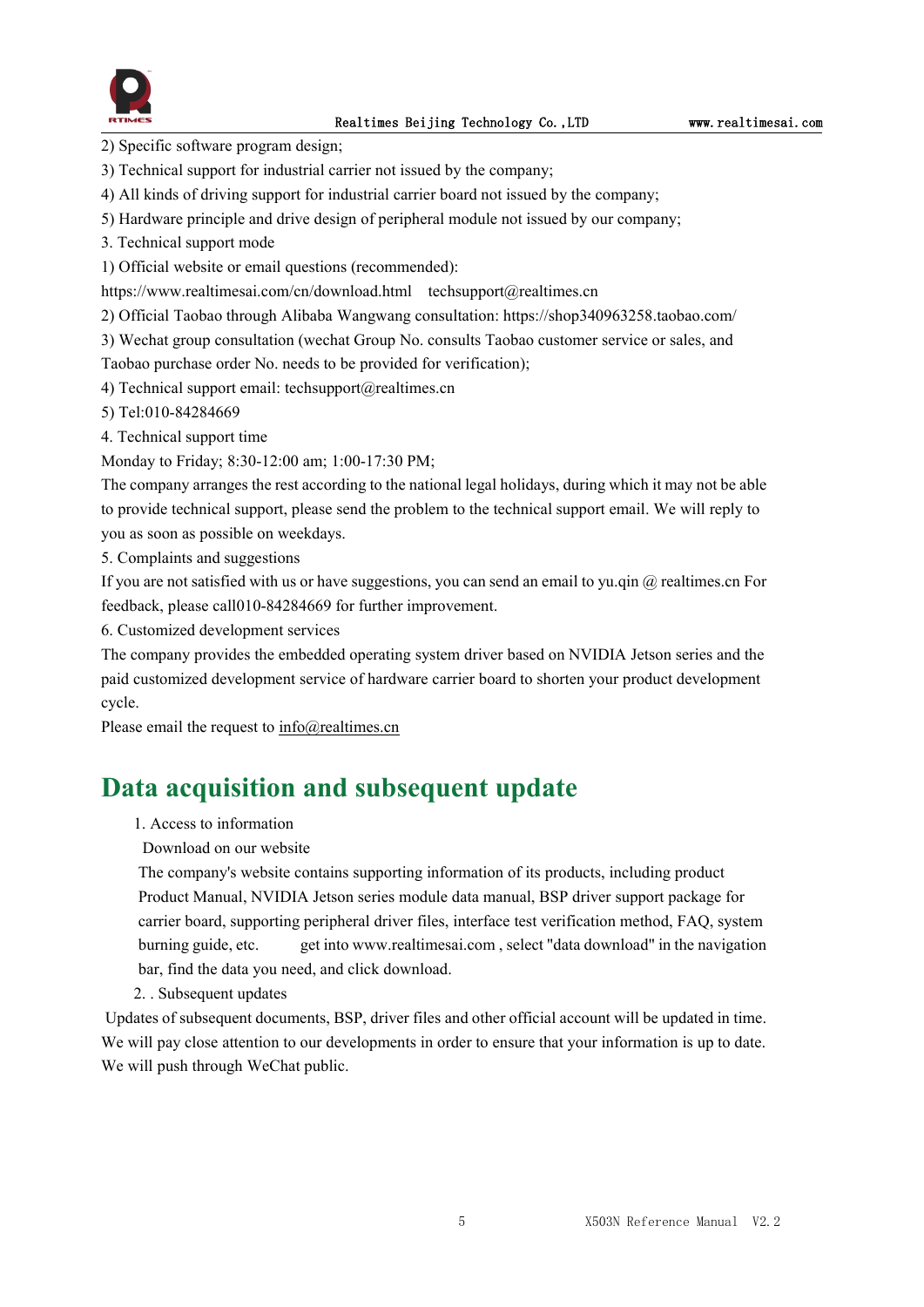

# <span id="page-6-0"></span>**Product presentation**

### <span id="page-6-1"></span>**1 Introduction**

X503N is a cloud intelligence box designed based on NVIDIA Jetson™ TX2. It integrates NVIDIA Jetson™ TX2 modules based on the brand new NVIDIA Pascal™ architecture. It comes with 256 NVIDIA CUDA cores and 64-bit ARM Cpus, with over 1 teraflop of data processing power.

X503N is equipped with 8GB LPDR4 memory, 32GB eMMC storage, WiFi, Bluetooth, USB3.0, USB2.0, HDMI, serial port, gigabit network port, GPIO, microSD card socket, the system is an excellent platform for deep learning, computer vision, image processing and GPU computing. X503N adopts a strong aluminum alloy shell, conductive heat dissipation design, working temperature is: -25 -- +55℃

#### <span id="page-6-2"></span>**1.1 Features**

- $\triangleright$  Compatible with nvidia Jetson TX2/TX2i/TX2 4GB module
	- GPU: NVIDIA Jetson ™ TX2 256 core with NVIDIA Pascal ™ architecture (1.3trillion floating-point operations per second)
	- CPU: 6-core 64-bit CPU (NVIDIA Jetson ™ TX2)
	- ◆ Operating system: Linux pre-installed
	- ◆ Memory: 8GB LPDDR4
	- $\blacklozenge$  WiFi: IEEE 802.11ac
	- $\blacklozenge$  Bluetooth: Bluetooth 4.0 (24Mb / s)
	- Storage: Built-in 32GB eMMC, expandable TF card slot (up to 1TB SSD)
- $\geq 2$  x USB3.0(5Gbps, 1A max output current)
- $\triangleright$  1 x Micro USB2.0(OTG) port
- $\geq 2$  x CAN
- $\geq$  2 x Serial port (1 x RS232, 1 x Debug RS232)
- $\triangleright$  1 x Gigabit Ethernet
- $\triangleright$  4 x GPIO compliance with 3.3V voltage level
- $\triangleright$  1 x RTC port
- $\geq 1$  x HDMI 2.0 (6Gbps, 24bpp, 4096x2160@60Hz)
- $\triangleright$  1 x Micro SD card port
- $\geq 1$  x I2C with 3.3V voltage level
- $\triangleright$  1 x Fan port
- $\triangleright$  Size: 132.8mm×147.5mm×61mm
- $\triangleright$  Power input: +7V~+19V
- Temperature: -25℃~+55℃
- $\triangleright$  Operating humidity: 95% humidity without condensation
- $\triangleright$  Weight:480g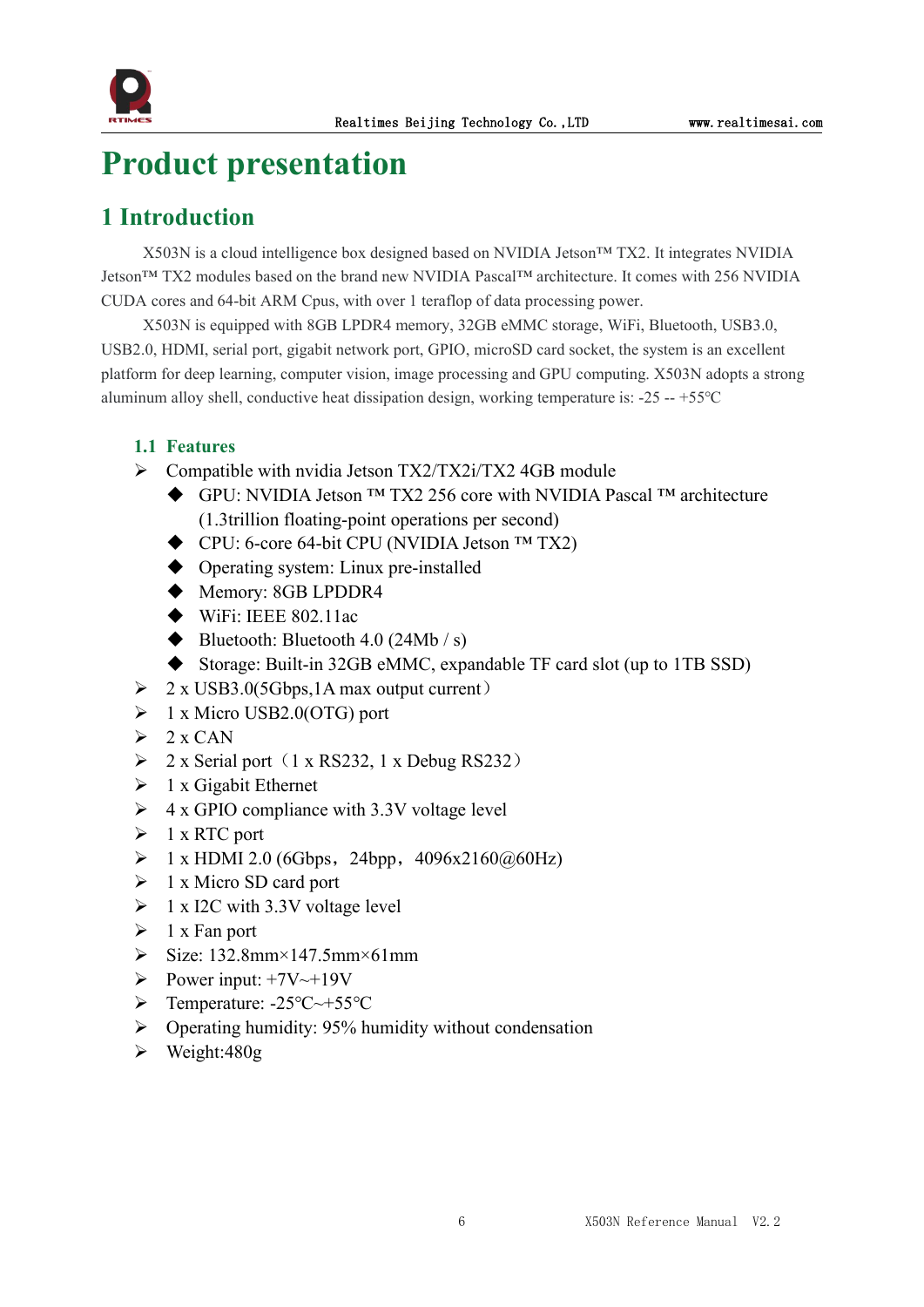

Realtimes Beijing Technology Co., LTD www.realtimesai.com

<span id="page-7-0"></span>

| <b>1.2 Ordering Information</b>                                                              |                                                                                                                                                                                                                                                                                                                                                                                                                                                                                                |
|----------------------------------------------------------------------------------------------|------------------------------------------------------------------------------------------------------------------------------------------------------------------------------------------------------------------------------------------------------------------------------------------------------------------------------------------------------------------------------------------------------------------------------------------------------------------------------------------------|
| <b>Model Options</b>                                                                         | <b>Functional Description</b>                                                                                                                                                                                                                                                                                                                                                                                                                                                                  |
| RTSS-X503N                                                                                   | TX2 Cloud Intelligence box, built-in Jetson TX2 module,<br>pre-installed Ubuntu 18.04, built-in 32GB eMMC; 2 x USB 3.0, 1 x<br>Micro USB 2.0, 1 x HDMI, 1 x GbE, 1 x Micro SD, 2 x RS232, 1 x<br>12C, 4 x GPIO, 2 x CAN, WIFI and Bluetooth; Power indicator light,<br>power switch button, $-25 - +55$ °C; Including cable package(DB9<br>button*1, Micro USB to USB TYPE-A male system flash<br>cable*1); Includes power adapter, provides Realtimes Linux4Tegra<br>BSP, 3C&CE certification |
| RTS-TXX-AC/DC-PS                                                                             | X503N Special power adapter, 100-240VAC/12VDC, 36W                                                                                                                                                                                                                                                                                                                                                                                                                                             |
| RTS-TXX-AT01(optional)                                                                       | 2.4GHz/5GHz Dual-band BT&WIFI antenna                                                                                                                                                                                                                                                                                                                                                                                                                                                          |
| $Me909s-821$ (optional)                                                                      | Mini PCIe LTE 4G module                                                                                                                                                                                                                                                                                                                                                                                                                                                                        |
| RTSV-6911i (optional)<br>Pro Capture Mini SDI (optional)<br>Pro Capture Mini HDMI (optional) | Mini PCIe Video Capture Card ,RTSV-6911i (8-channel D1<br>NTSC/PAL video input), Pro Capture Mini SDI (single-channel SDI<br>video input), Pro Capture Mini HDMI (single-channel HDMI Video<br>Input)                                                                                                                                                                                                                                                                                          |

#### **Order online:**

<https://shop340963258.taobao.com> [https://mall.jd.com/index-824786.html·](https://mall.jd.com/index-824786.html)

#### <span id="page-7-1"></span>**1.3 Wiring package configuration**

| <b>Component</b>   | <b>Number</b> | <b>Functional Description</b>                   |
|--------------------|---------------|-------------------------------------------------|
| System flash cable |               | Micro USB to USB TYPE-A male system flash cable |
| DB9 button cable   |               | DB9 button                                      |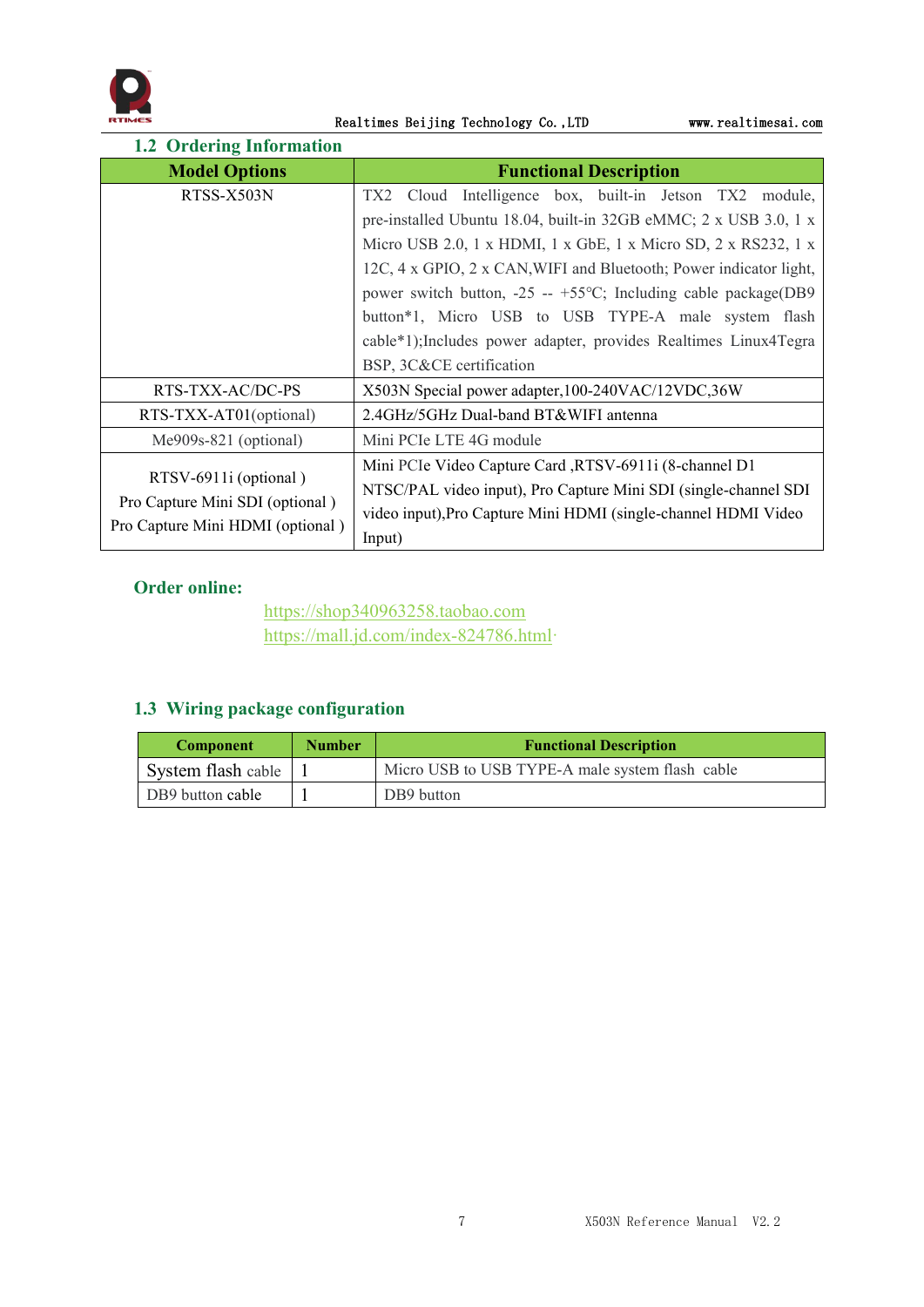

# <span id="page-8-0"></span>**Product specifications**

# <span id="page-8-1"></span>**1 Externalinterface function and location**



X503N FRONT



X503N BACK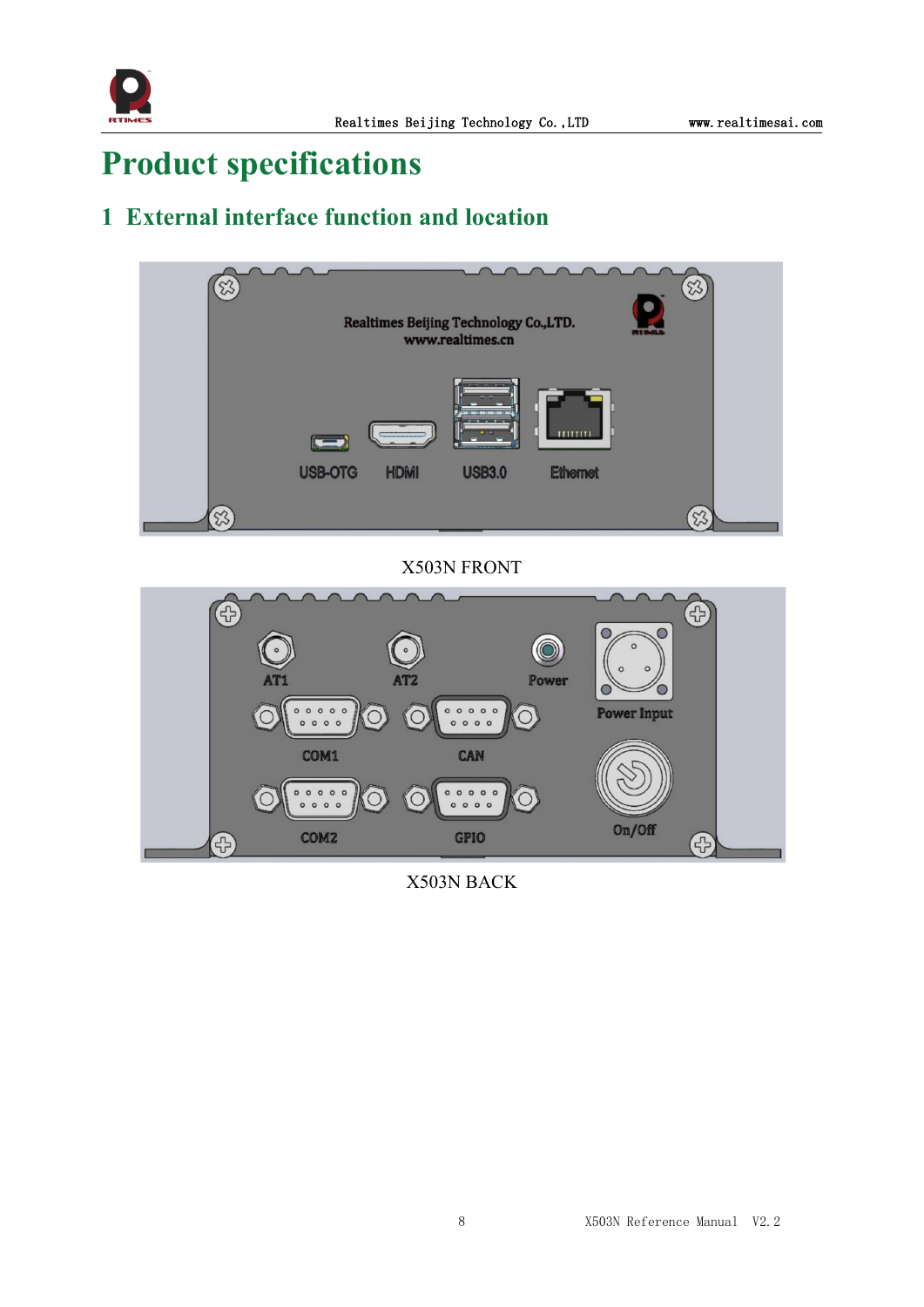

# <span id="page-9-0"></span>**2 Connectors Description**

#### <span id="page-9-1"></span>**2.1 Serial connector**

| <b>Function</b> | Serial port      |                                               |     |                                                               |      |  |
|-----------------|------------------|-----------------------------------------------|-----|---------------------------------------------------------------|------|--|
| marking         | COM <sub>1</sub> |                                               |     |                                                               |      |  |
| <b>Type</b>     | D <sub>B</sub> 9 |                                               |     |                                                               |      |  |
| Pin define      |                  |                                               |     |                                                               |      |  |
|                 | Pin              | <b>Signal</b>                                 | Pin | <b>Signal</b>                                                 |      |  |
|                 |                  | NC                                            | 2   | RXD1                                                          |      |  |
|                 | 3                | TXD1                                          | 4   | NC                                                            |      |  |
|                 | 5                | <b>GND</b>                                    | 6   | NC                                                            |      |  |
|                 |                  | NC                                            | 8   | NC                                                            |      |  |
|                 | 9                | NC                                            |     |                                                               | 0000 |  |
|                 |                  | Pin 1 location: The green frame on the right. |     |                                                               |      |  |
|                 |                  |                                               |     | The COM1 serial port that leads out is 3.3V RS232 logic       |      |  |
|                 |                  |                                               |     | level. The mapping file in the Linux system is ttyS0 in the   |      |  |
|                 | /dev directory.  |                                               |     |                                                               |      |  |
|                 |                  |                                               |     | COM1 defaults to the kernel debug serial port, which is used  |      |  |
|                 | to               |                                               |     | output C-BOOT, U-BOOT, and Linux kernel                       |      |  |
|                 |                  |                                               |     | information. After the Linux kernel is started, it is used as |      |  |
|                 |                  |                                               |     | the serial port of the display terminal. $TX1 / TX2$ default  |      |  |
|                 |                  | serial port settings are: 115200bps, 8N1.     |     |                                                               |      |  |

| <b>Function</b> | Serial port      |                                               |                |                                                           |  |
|-----------------|------------------|-----------------------------------------------|----------------|-----------------------------------------------------------|--|
| marking         | COM <sub>2</sub> |                                               |                |                                                           |  |
| <b>Type</b>     | DB <sub>9</sub>  |                                               |                |                                                           |  |
| Pin define      |                  |                                               |                |                                                           |  |
|                 | Pin              | <b>Signal</b>                                 | Pin            | <b>Signal</b>                                             |  |
|                 |                  | NC                                            | $\overline{2}$ | RXD <sub>2</sub>                                          |  |
|                 | 3                | TXD <sub>2</sub>                              | 4              | NC                                                        |  |
|                 | 5                | <b>GND</b>                                    | 6              | NC                                                        |  |
|                 |                  | NC                                            | 8              | NC                                                        |  |
|                 | 9                | NC                                            |                |                                                           |  |
|                 |                  | Pin 1 location: The green frame on the right. |                |                                                           |  |
|                 |                  |                                               |                | The COM2 serial port that leads out is 3.3V RS232 logic   |  |
|                 |                  |                                               |                | level. The mapping file in the Linux system is ttyTHS2 in |  |
|                 |                  | the /dev directory.                           |                |                                                           |  |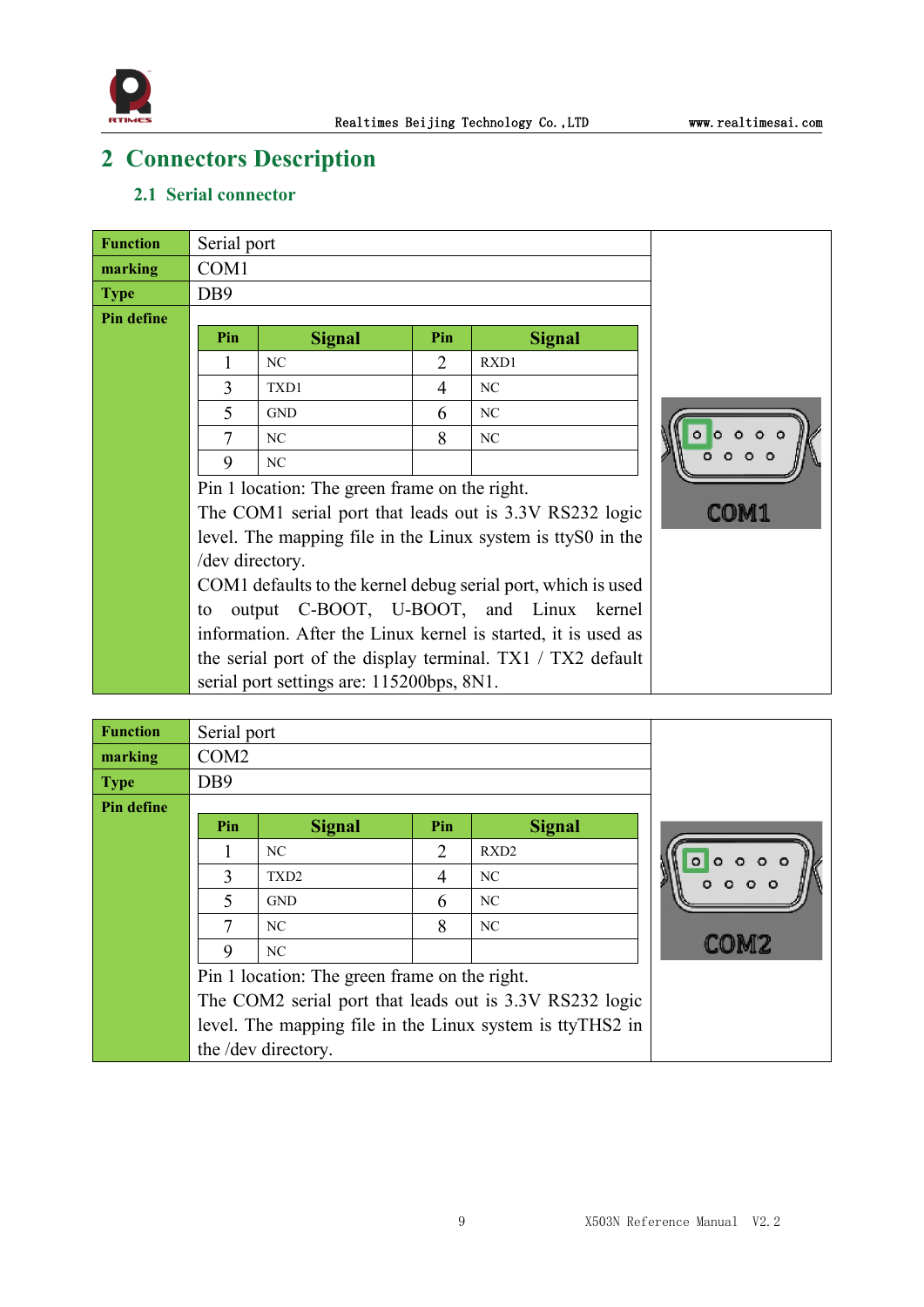

#### <span id="page-10-0"></span>**2.2 GPIO and function button connectors**

| <b>Function</b> |                  | GPIO and function button connectors           |     |                                                          |                         |  |
|-----------------|------------------|-----------------------------------------------|-----|----------------------------------------------------------|-------------------------|--|
| marking         | <b>GPIO</b>      |                                               |     |                                                          |                         |  |
| <b>Type</b>     | D <sub>B</sub> 9 |                                               |     |                                                          |                         |  |
| Pin define      |                  |                                               |     |                                                          |                         |  |
|                 | Pin              | <b>Signal</b>                                 | Pin | <b>Signal</b>                                            |                         |  |
|                 |                  | <b>RESET</b>                                  | 2   | <b>POWER BUTTON</b>                                      |                         |  |
|                 | 3                | <b>RECOVERY</b>                               | 4   | <b>GND</b>                                               | $\circ$ $\circ$ $\circ$ |  |
|                 |                  | <b>GND</b>                                    | 6   | GPIO8(GPO)                                               |                         |  |
|                 | 7                | GPIO9(GPO)                                    | 8   | GPIO EXP0 INT(GPI)                                       |                         |  |
|                 | 9                | GPIO EXP1 INT(GPI)                            |     |                                                          |                         |  |
|                 |                  | Pin 1 location: The green frame on the right. |     |                                                          |                         |  |
|                 |                  |                                               |     | The sysfs mapping numbers of the GPIO8, GPIO9,           |                         |  |
|                 |                  |                                               |     | GPIO EXP0 INT, and GPIO EXP1 INT in the TX1              |                         |  |
|                 |                  |                                               |     | system are: 187, 186, 89, 202. The sysfs mapping numbers |                         |  |
|                 |                  | in the TX2 system are: 388, 298, 480, 486.    |     |                                                          |                         |  |

#### <span id="page-10-1"></span>**2.3 CAN connectors**

| <b>Function</b>   |                 | CAN connectors                                |                |                                                            |      |
|-------------------|-----------------|-----------------------------------------------|----------------|------------------------------------------------------------|------|
| marking           | <b>CAN</b>      |                                               |                |                                                            |      |
| <b>Type</b>       | DB <sub>9</sub> |                                               |                |                                                            |      |
| <b>Pin define</b> |                 |                                               |                |                                                            |      |
|                   | Pin             | <b>Signal</b>                                 | Pin            | <b>Signal</b>                                              |      |
|                   |                 | CAN1H                                         | $\overline{2}$ | <b>CAN1L</b>                                               | 000  |
|                   | 3               | <b>CAN0H</b>                                  | 4              | <b>CANOL</b>                                               |      |
|                   | 5               | <b>GND</b>                                    | 6              | NC                                                         |      |
|                   | $\tau$          | NC                                            | 8              | NC                                                         | L.Ar |
|                   | 9               | NC                                            |                |                                                            |      |
|                   |                 | Pin 1 location: The green frame on the right. |                |                                                            |      |
|                   |                 |                                               |                | CAN bus interface function is not available when used with |      |
|                   |                 | Jetson TX1 module.                            |                |                                                            |      |

#### <span id="page-10-2"></span>**2.4 WiFi antenna connector**

| <b>Function</b> | WiFi antenna interface     |                 |                 |
|-----------------|----------------------------|-----------------|-----------------|
| marking         | AT1 AT2                    |                 |                 |
| <b>Type</b>     | <i>i</i> pex to sma female | AT <sub>1</sub> | AT <sub>2</sub> |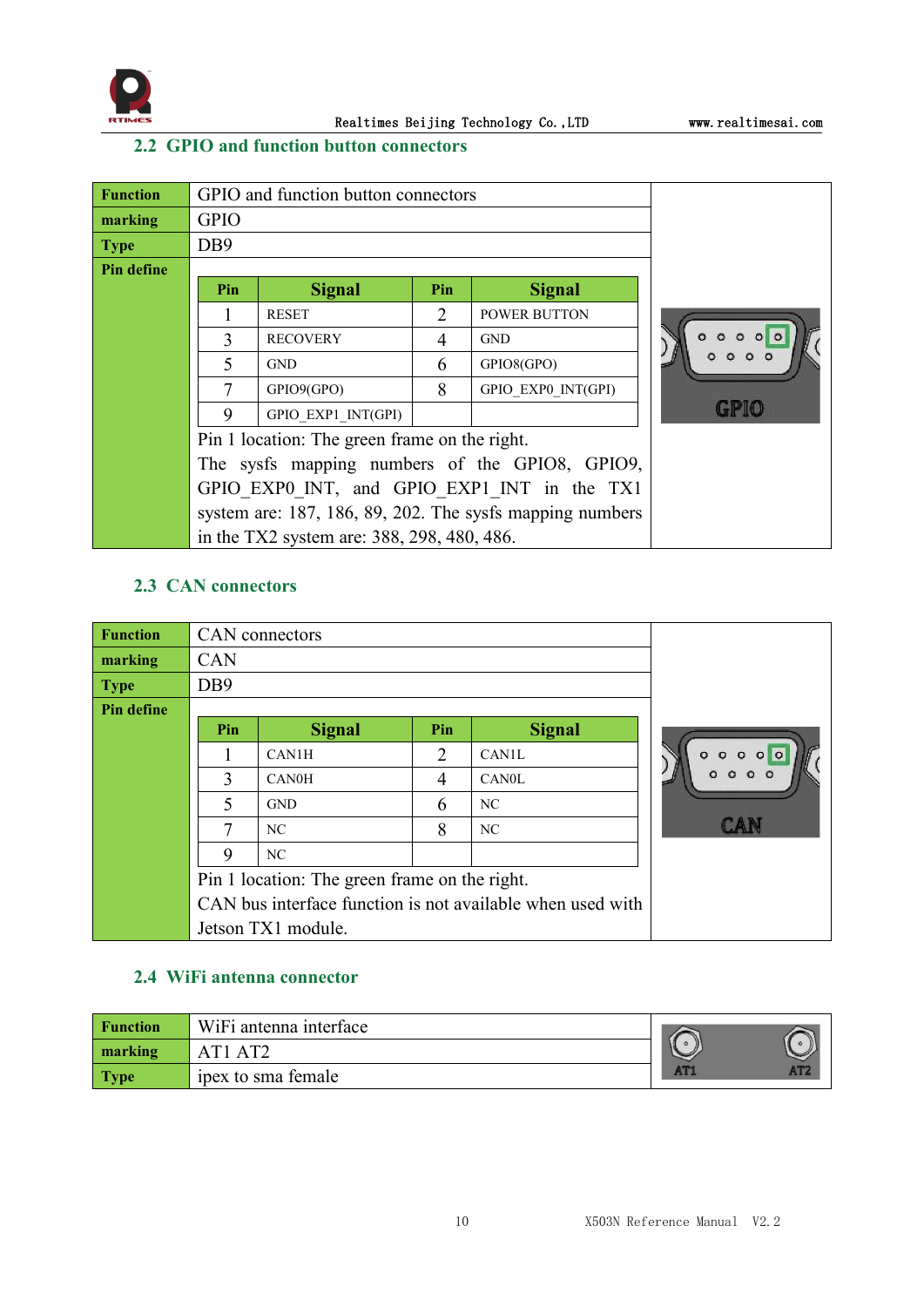

#### <span id="page-11-0"></span>**2.5 Power input port**

| <b>Function</b> | Power input port |                                        |     |               |  |                    |
|-----------------|------------------|----------------------------------------|-----|---------------|--|--------------------|
| marking         | Power Input      |                                        |     |               |  |                    |
| <b>Type</b>     | SF1213/S3        |                                        |     |               |  |                    |
| Pin define      |                  |                                        |     |               |  |                    |
|                 | Pin              | <b>Signal</b>                          | Pin | <b>Signal</b> |  |                    |
|                 |                  | $VIN+$                                 | っ   | VIN-          |  |                    |
|                 | $\mathcal{Z}$    | NC                                     |     |               |  | <b>Power Input</b> |
|                 |                  | Input voltage range: $+7V$ to $+19V$ . |     |               |  |                    |
|                 |                  |                                        |     |               |  |                    |

#### <span id="page-11-1"></span>**2.6 Power switch button**

| <b>Function</b> | Power switch |      |
|-----------------|--------------|------|
| marking         | On/Off       | n/Oh |

#### <span id="page-11-2"></span>**2.7 LED**

| <b>Mandatory Sign</b> | <b>Functional Description</b> | <b>Status description</b> |
|-----------------------|-------------------------------|---------------------------|
| Power                 | Power indicator               | Normally on - Power on    |

#### <span id="page-11-3"></span>**2.8 HDMI connector**

| <b>Function</b> | HDMI output interface |  |
|-----------------|-----------------------|--|
| marking         | <b>HDMI</b>           |  |
| <b>Type</b>     | <b>HDMI</b> connector |  |

#### <span id="page-11-4"></span>**2.9 Ethernet connector**

| <b>Function</b> | Gigabit Ethernet connector |                 |
|-----------------|----------------------------|-----------------|
| marking         | Ethernet                   |                 |
| <b>Type</b>     | RJ45                       | <b>HITTITI</b>  |
|                 |                            | <b>Ethernet</b> |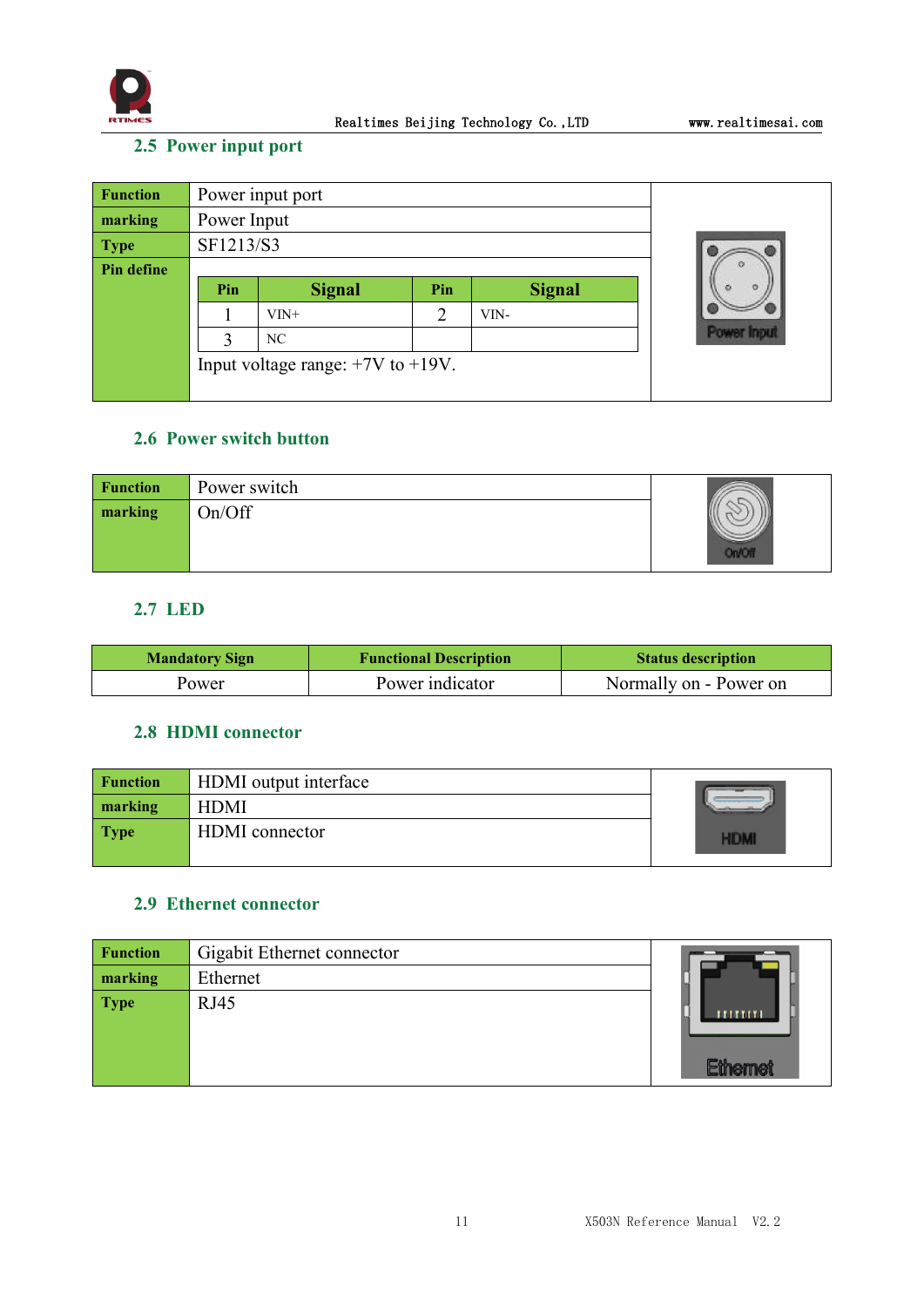

#### <span id="page-12-0"></span>**2.10 USB3.0 connector**

| <b>Function</b> | USB3.0 connectors | <u>the common part of the common part of the common part of the common part of the common part of the common part of the common part of the common part of the common part of the common part of the common part of the common p</u> |
|-----------------|-------------------|--------------------------------------------------------------------------------------------------------------------------------------------------------------------------------------------------------------------------------------|
| marking         | <b>USB3.0</b>     |                                                                                                                                                                                                                                      |
| <b>Type</b>     | UBS3.0 Type-A     |                                                                                                                                                                                                                                      |

#### <span id="page-12-1"></span>**2.11 OTG-USB2.0 connector**

| <b>Function</b> | USB2.0 connectors   |  |
|-----------------|---------------------|--|
| marking         | USB-OTG             |  |
| <b>Type</b>     | UBS3.0 Micro Type-B |  |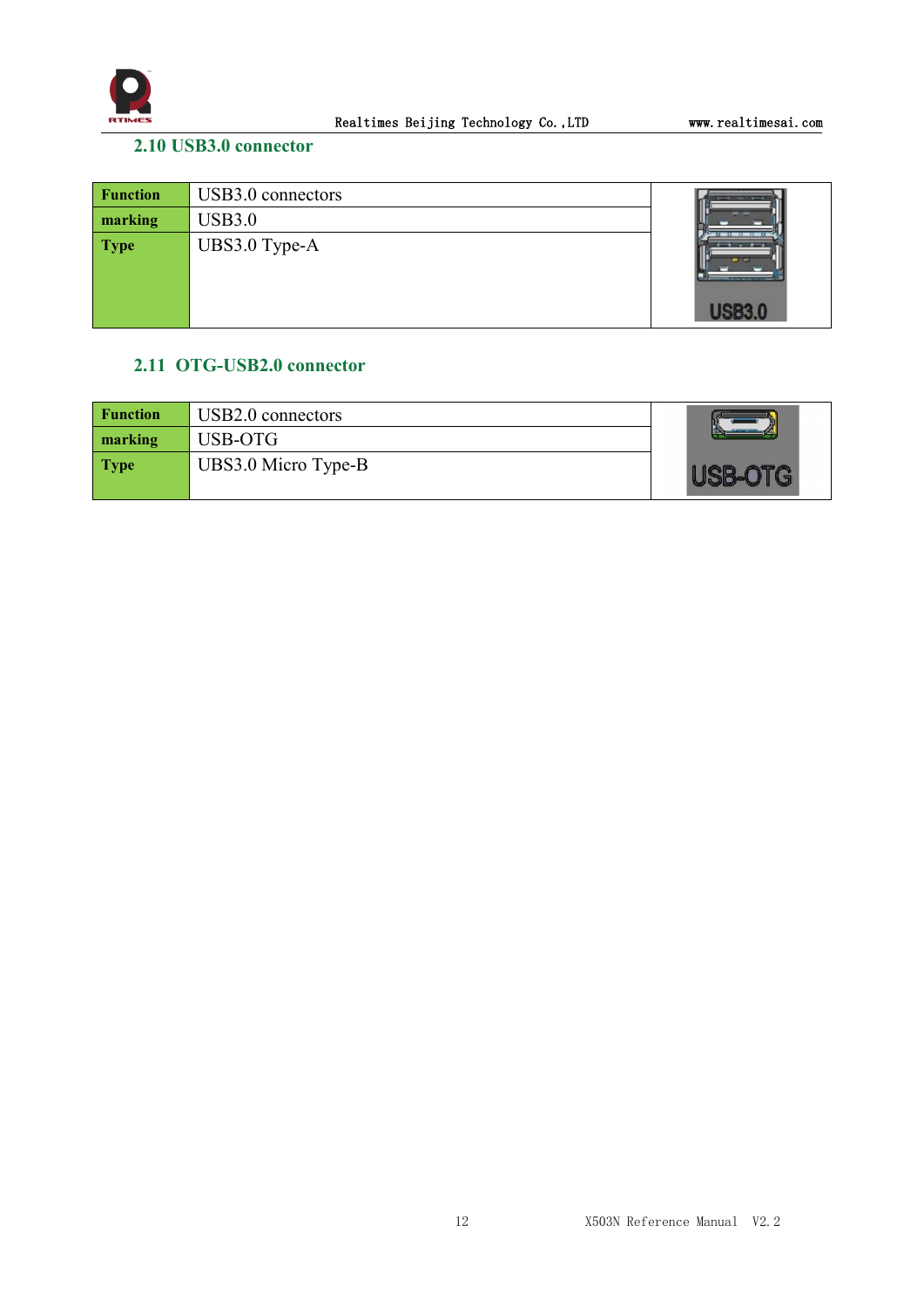

# <span id="page-13-0"></span>**3 Product size diagram**



# <span id="page-13-1"></span>**4 Hardware update history**

**X503N hardware update history**

| edition      | <b>Updata description</b> |
|--------------|---------------------------|
| $\vert$ V1.0 | Initial release           |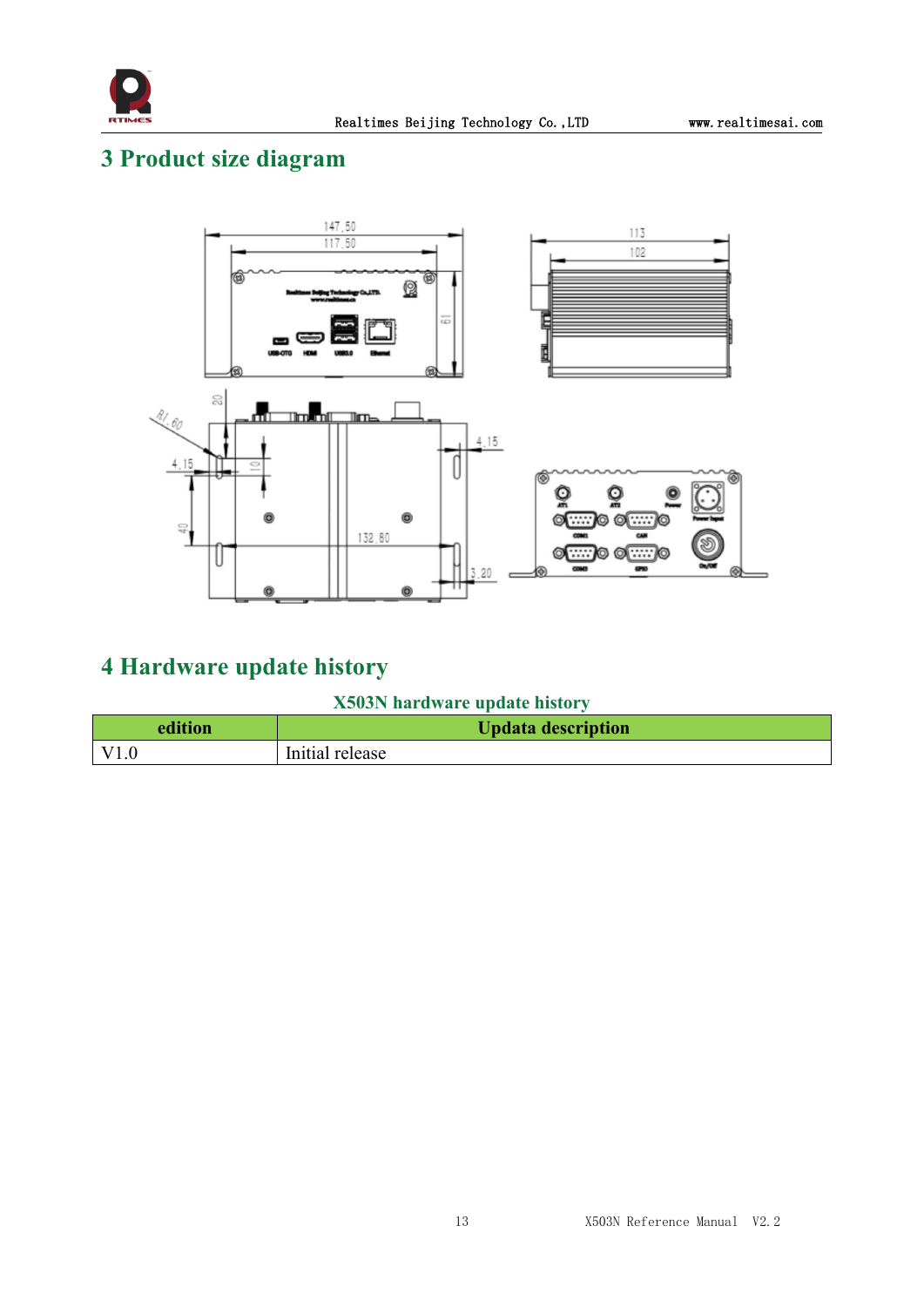

# <span id="page-14-0"></span>**Software version supporting instructions**

X503N is a complete product with Jetson TX2 module as the core. Provide developers with one-stop terminal equipment to assist developers in application development.

X503N Feiyun Smart Box supporting software includes:

- L4T (Linux for Tegra): L4T provides "OS" for your Feiyun Smart Box, including Linux kernel, boot loader, board support package (BSP) and sample file system. (By default, the pure system has been installed for the device, Jetpack needs to be installed by itself)
- Jetpack: Jetpack sdk is the most comprehensive solution for building AI applications. It includes software libraries and apis, examples, developer tools and documentation for the latest and previous versions of Jetson products.

#### <span id="page-14-1"></span>**1 use**

#### <span id="page-14-2"></span>1.1 **Smart** box power on and start

- a) Ensure that the voltage of all external systems is turned off
- b) Install necessary external cables. (Such as: the display cable connected to the HDMI display, the power input cable to power the system, the USB cable connecting the keyboard and mouse ...)
- c) Connect the power cord to a power source.
- d) X503N adopts manual power-on design. Turn on the power and the system starts to work.

#### <span id="page-14-3"></span>**1.2 Recovery Mode**

Jetson TX2 core modules can work in normal mode and Recovery mode. In Recovery mode, you can perform file system update, kernel update, boot loader update, BCT update and other operations.

To enter Recovery mode:

- a) Turn off the system power supply.
- b) Use a USB cable to connect the Micro USB(OTG) port of the X503N and the USB port of the Host(PC) development host.
- c) Short-circuit the 3 and 5 pins of the GPIO connector to power the system. Keep the power supply for more than 3 seconds, and then disconnect the 3 and 5 pins of the GPIO connector.
- d) The system enters Recovery mode, and you can perform subsequent operations at this time.

### <span id="page-14-4"></span>**2 L4T**(**Linux for Tegra Abbreviation"L4T"**)

L4T provides "OS" foryour Feiyun Smart Box, including Linux kernel, boot loader, board support package (BSP) and sample file system.

X503N Smart Box is working on a system burned with the officialoriginal version of NVIDIA Linux For Tegra (L4T). HDMI, Gigabit Ethernet, USB2.0, serial port, GPIO, SD card, I2C bus can all be supported. But Mini-PCIe, M.2, USB3.0, fan interface, etc. cannot work normally.

For all support of X503N smart box interface, the supporting driver patch (BSP: Board Support Package) needs to be loaded. Use the flash method to program the system. SDK Manager to install all other JetPack components except L4T to make your Feiyun Smart Box up and running quickly.

For system [programming](http://yun.realtimes.cn/) documentation, please refer to "TX2 system programming instruction manual"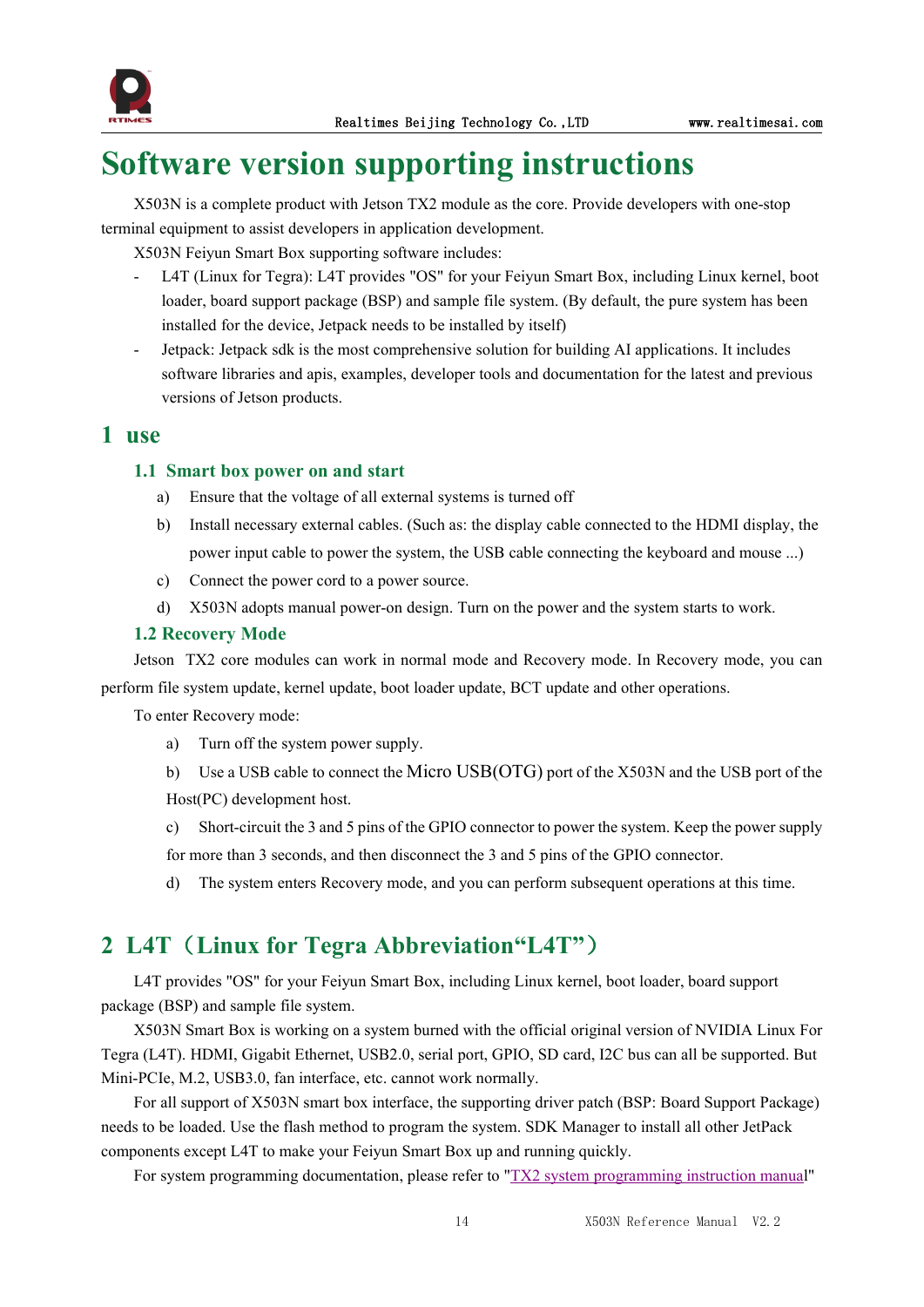

L4T and BSP can be downloaded from Ruitai [Cloud](yun.realtimes.cn) Space, and L4T can also be downloaded directly from the L4T main page on the Jetson developer site.

Please contact sales for the user and password of Ruitai Cloud Space.

### <span id="page-15-0"></span>**3 Jetpack**

Nvidia jetpack sdk is the most comprehensive solution for building AI applications. It includes software libraries and apis, examples, developer tools and documentation for the latest and previous versions of Jetson products.

#### <span id="page-15-1"></span>**3.1 Jetpack Component summary**

This section briefly introduces each component of JetPack. For more detailed information about these components, please refer to JetPack's online documentation.

#### **OS Image**

JetPack includes a reference file system derived from Ubuntu. (Development kit system, no need to install)

#### **Libraries and APIs**

JetPack library and API include:

•TensorRT and cuDNN for high-performance deep learning applications

•CUDA for multi-domain GPU accelerated applications

•NVIDIA Container Runtime for containerized GPU accelerated applications

•Multimedia API package for camera application and sensor driver development

•VisionWorks, OpenCV and VPI for visual computing applications

•Sample application

#### <span id="page-15-2"></span>**3.2 How to install Jetpack**

#### **Overview of process steps**

Installing JetPack to your Jetson device requires you to perform the following steps:

- 1. Download and install the NVIDIA SDK Manager on the Linux host.
- 2. Connect your jetson device to the Linux host (Micro USB or network (same network segment).
- 3. Test your device can connect via ssh.
- 4. Use SDK Manager to select and install the required components.

#### **Download and install the NVIDIA SDK Manager on the Linux host.**

You must have a Linux host with internet access to run SDK Manager and refresh the developer kit.The supported host operating systems are:

Ubuntu Linux x64 Version 18.04 or 16.04

#### **Download and install NVIDIA SDK Manager.**

**sdkmanager** Installation package: **sdkmanager-[version].[build#].deb** The current version is: sdkmanager 1.2.0 **sdkmanager** install

**\$ sudo apt install ./sdkmanager-[version].[build#].deb**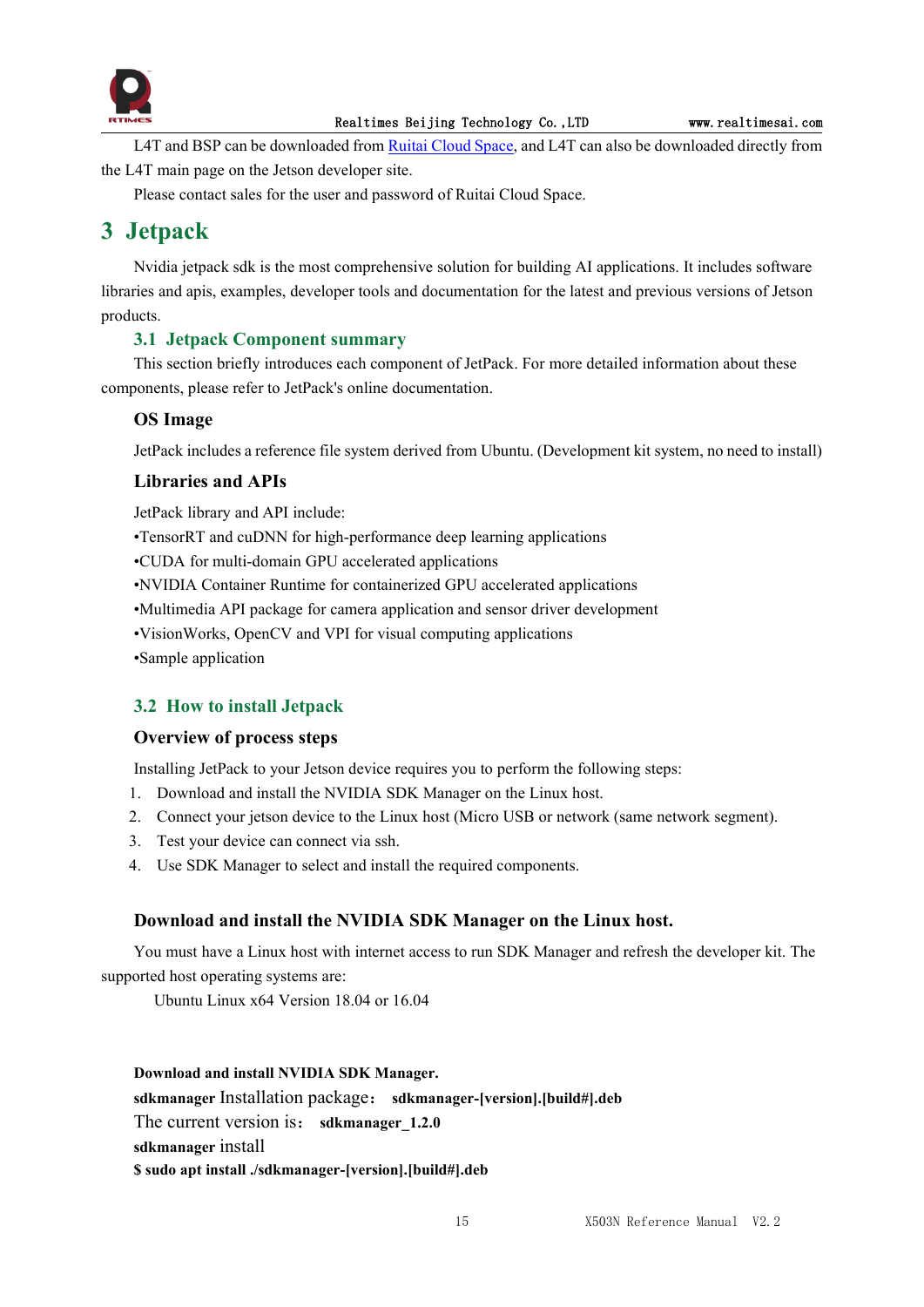



#### **Connect your jetson device to the Linux host**

Prepare your Jetson device for the following settings. (If the equipment system is not initialized, the system user needs to initialize after power-on)

- Connect the monitor, keyboard and mouse to the Jetson Feiyun smart box device (please refer to the interface description above).

- Use Micro USB cable to connect Linux host and Jetson Feiyun Smart Box (or network (same network segment))
- During the setup process, SDK Manager will provide Internet connection for your jetson Feiyun Smart Box via USB or network connection.
- Connect the supplied power adapter to the DC jack of the Feiyun Smart Box, and plug the AC interface into an AC power outlet.

#### **Test that your device can connect via ssh.**

If connected via Micro USB, enter lsusb under the Linux host terminal to see the nvidia crop The device can be accessed through ping or ssh commands \$ ping 192.168.55.1 or  $\$  ssh <ietson user> $\omega$ 192.168.55.1

If connected via a network, check whether the device ip address is in the same network segment as the Linux host on the Feiyun Smart Box, and the Feiyun Smart Box device can be accessed through the ping or ssh command.

```
$ ping <jetson ip>
or
\ ssh < jetson user\geq@< jetson device ip>
```
#### **Use SDK Manager to select and install the required components**

NVIDIA SDK Manager supports installing software to Jetson core (Flying Cloud Smart Box). For complete instructions, please refer to Chapter 5 of "TX2 System [Programming](http://yun.realtimes.cn/) Manual".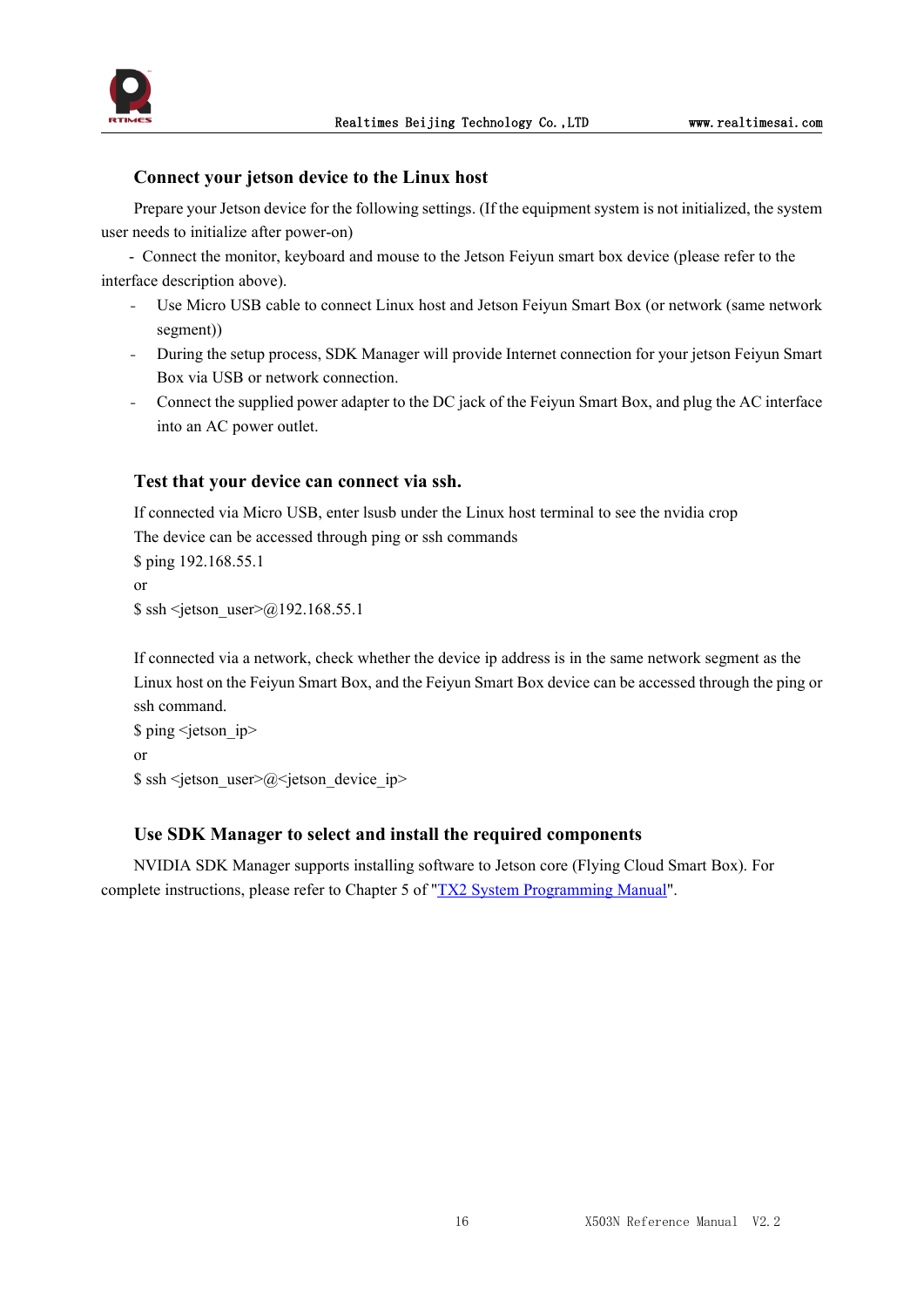

#### <span id="page-17-0"></span>**3.3 Sample application**

JetPack includes several examples that demonstrate the use of JetPack components. They are stored in the reference file system and can be compiled in the developer toolkit.

| Component          | Location                                         |
|--------------------|--------------------------------------------------|
| <b>TensorRT</b>    | /usr/src/tensorrt/samples/                       |
| cuDNN              | /usr/src/cudnn samples /                         |
| <b>CUDA</b>        | /usr/local/cuda-/samples/                        |
| Multimedia API     | /usr/src/tegra multimedia api/                   |
| <b>VisionWorks</b> | /usr/share/visionworks/sources/samples/          |
|                    | /usr/share/visionworks-tracking/sources/samples/ |
|                    | /usr/share/visionworks-sfm/sources/samples/      |
| <b>OpenCV</b>      | /usr/share/OpenCV/samples/                       |
| <b>VPI</b>         | /opt/nvidia/vpi/vpi-/samples                     |

#### <span id="page-17-1"></span>**3.4 Developer tools**

JetPack includes the following development tools. Some are used directly on the Jetson system, and some run on a Linux host connected to the Jetson system.

#### **•Application development and debugging tools**

•NSight [Eclipse](https://developer.nvidia.com/nsight-eclipse-edition) version for GPU accelerated application development: runs on a Linux host. Support all Jetson products.

•[CUDA-GDB](https://developer.nvidia.com/cuda-gdb) for application debugging: Run on Jetson system or Linux host. Support all Jetson products. •[CUDA-MEMCHECKd](https://developer.nvidia.com/CUDA-MEMCHECK)ebug application memory error: run on Jetson system. Support all Jetson products.

#### **•Application analysis and optimization tools**

•NSight [Systems](https://developer.nvidia.com/nsight-systems) for application multi-core CPU evaluation: run on a Linux host. Helps you improve application performance by identifying the slower parts of the code. Support all Jetson products.

•[NVIDIA®Nsight™](https://developer.nvidia.com/nsight-compute) compute Kernel Analyzer: An interactive analysis tool for CUDA applications. It provides detailed performance indicators and API debugging through user interface and command line tools.

•NSight [Graphics](https://developer.nvidia.com/nsight-graphics) for graphics application debugging and evaluation: a consolegrade tool for debugging and optimizing OpenGL and OpenGL ES programs. Run on the Linux host. Support all Jetson products.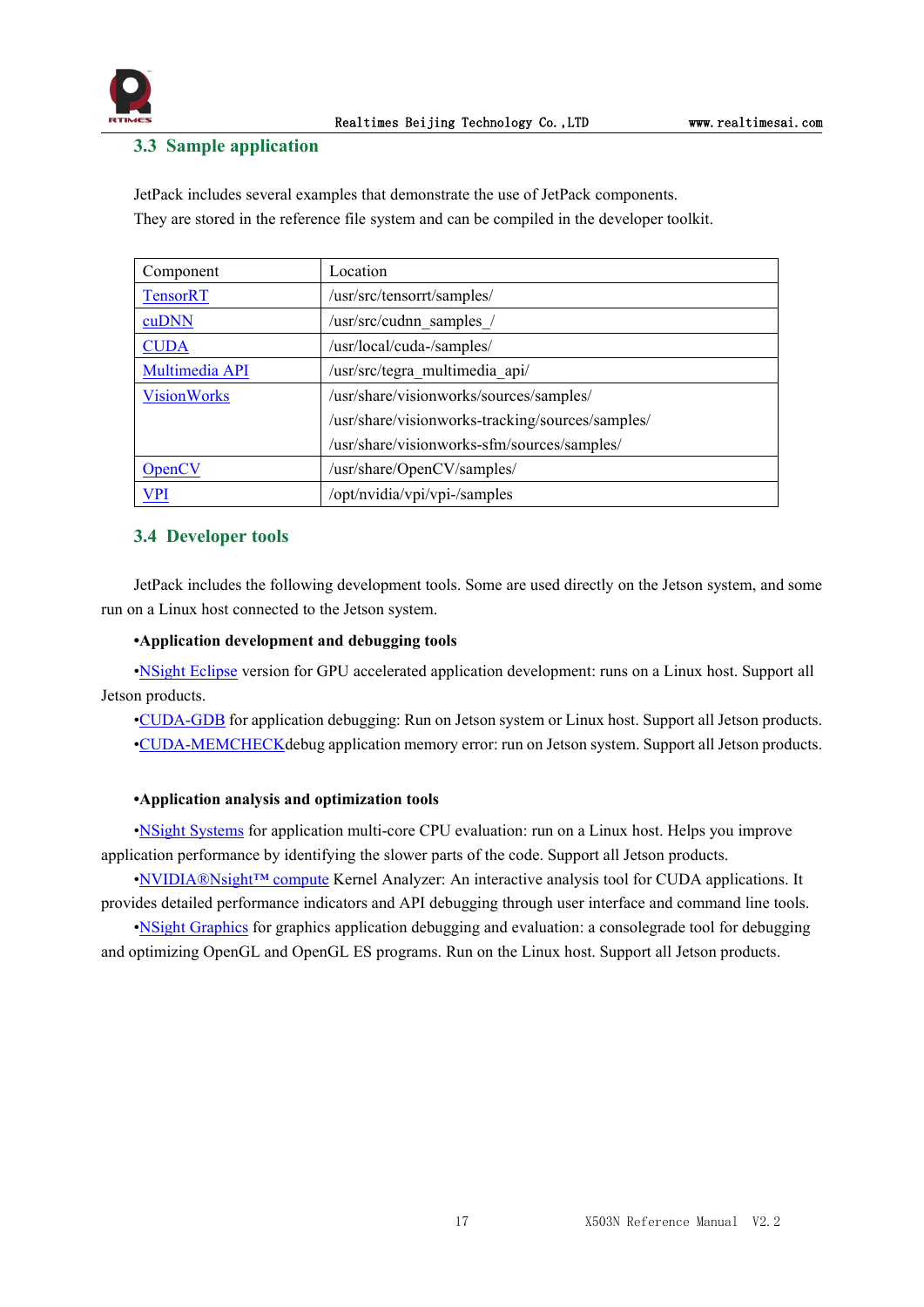

#### <span id="page-18-0"></span>**3.5 Documentation**

Documents related to developers using JetPack include:

- JetPack [Documentation](https://docs.nvidia.com/jetson/jetpack/index.html)
- VisionWorks [Documentation](https://developer.nvidia.com/embedded/visionworks)
- Nsight Eclipse Edition [Documentation](https://docs.nvidia.com/cuda/nsight-eclipse-edition-getting-started-guide/index.html)
- CUDA-GDB [Documentation](http://docs.nvidia.com/cuda/cuda-gdb/index.html)
- [CUDA-MEMCHECK](http://docs.nvidia.com/cuda/cuda-memcheck/index.html) Documentation
- TensorRT [Documentation](https://docs.nvidia.com/deeplearning/sdk/tensorrt-developer-guide/index.html)
- cuDNN [Documentation](https://docs.nvidia.com/deeplearning/sdk/cudnn-developer-guide/index.html)
- CUDA [Toolkit](https://docs.nvidia.com/cuda/index.html)
- NVIDIA [Container](https://www.google.com/url?q=https://github.com/NVIDIA/nvidia-docker/wiki%23platform-support&sa=D&ust=1562106101392000&usg=AFQjCNG6YZBlyXRWjcpGIYF8fkBkYt9RsA) Runtime
- OpenCV [Documentation](https://developer.nvidia.com/opencv)
- Jetson Linux [Multimedia](https://docs.nvidia.com/jetson/l4t-multimedia/index.html) API Reference
- Nsight [Systems](https://docs.nvidia.com/nsight-systems/index.html)
- [nvprof](https://docs.nvidia.com/cuda/profiler-users-guide/index.html)
- Visual [Profiler](http://docs.nvidia.com/cuda/profiler-users-guide/index.html)
- Nsight [Graphics](https://docs.nvidia.com/nsight-graphics/index.html)
- Nsight [Compute](https://docs.nvidia.com/nsight-compute/NsightComputeCli/index.html) CLI
- VPI–Vision [Programming](https://docs.nvidia.com/vpi/index.html) Interface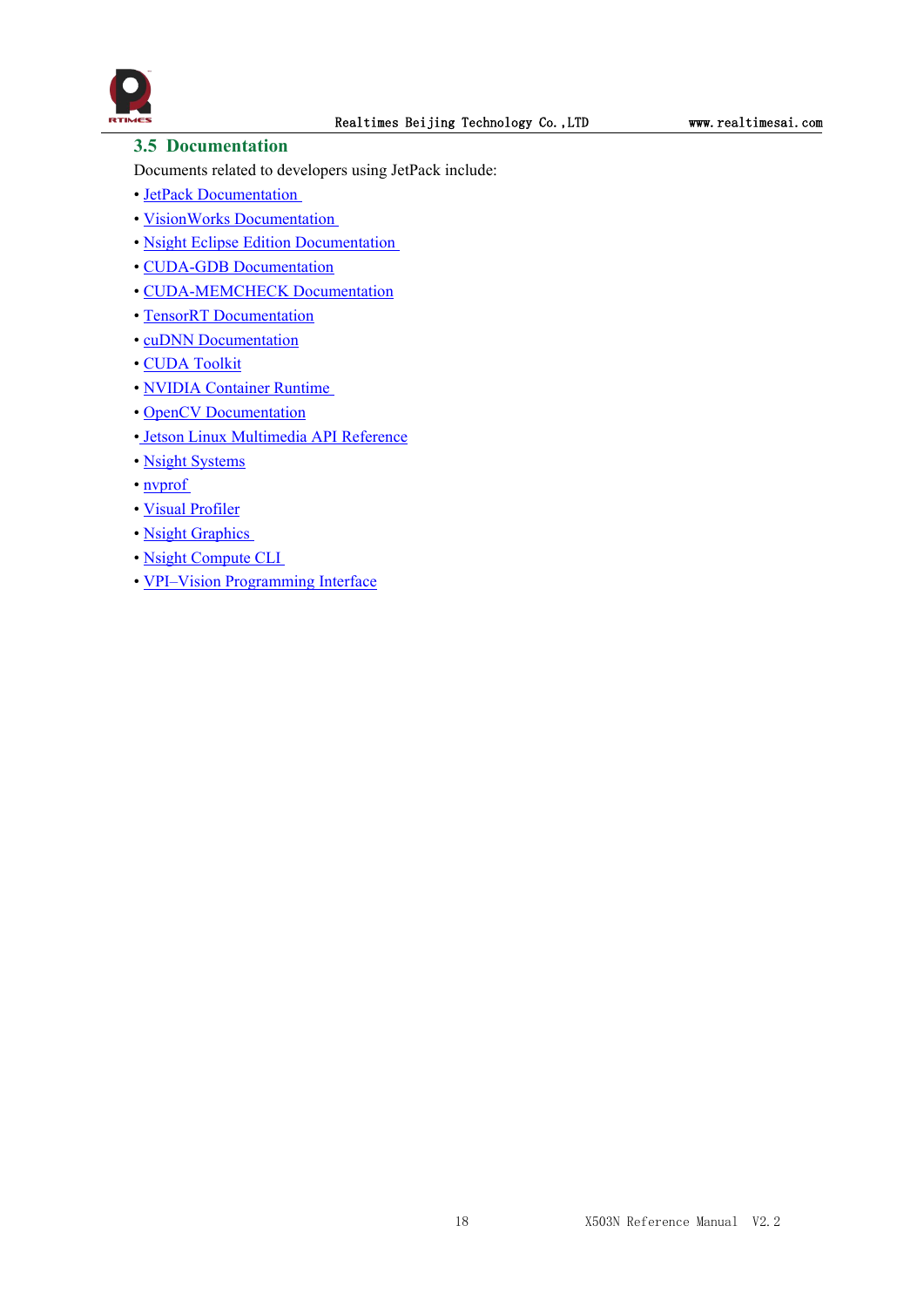

# <span id="page-19-0"></span>**Terms** of Warranty

#### **Important note**

Each embedded product provided by Realtimes Technology is free from any defects in material and process,fully in line with the specifications officially issued by the original factory.

Realtimes Technology warranty covers the original products,If the parts configured by the dealer are out of order, please consultwith the dealer to solve the problem. All the baseplate and core modules provided by Ruitai New Era (Beijing) Technology Co., Ltd. are guaranteed for 3 years, while the other peripherals are guaranteed for 1 year (life-long maintenance service is provided if the warranty period is beyond the warranty period).The warranty period starts from the date of delivery, for the products repaired within the warranty period, the repair parts shall be extended for 12 months. Unless notified by Realtimes Technology, the date of your original invoice shall be the date of shipment.

#### **How do I get warranty services**

If the product does not work properly, Please contact Realtimes Technology or dealer for warranty service, please show invoice when product warranty(this is the proof for you getting warranty service).

#### **Warranty solution**

When you ask for warranty service, please follow Realtimes Technology warranty process,You will need to receive your first diagnosis from a technicial engineer by phone or by email,at that time,we need you to cooperate with us to fill in all the questions on the RMA form provided by us. Once we accurately determine the cause of the fault and the location of the damage ,we will provide the charge list for the out of warranty products,which needs your confirmation.Realtimes Technology keep the right to repair or replace the products. If the product is replaced or repaired, the replaced faulty product or the repaired and replaced faulty parts will be returned to Realtimes Technology.

For products under warranty, the customer shall bear the freight when the product is returned to the manufacturer,Realtimes Technology will bear the ship cost of the products after maintenance.

#### **The following conditions are not covered by the warranty terms**

- a) Improper installation, improper use, misuse and abuse of products(Overloading, for example).
- b) Improper maintenance and storage (Such as fire, explosion, etc) or natural disasters (such as lightning stroke,earthquake,typhoon,etc)
- c) Personal unauthorized changing the product(such as changing circuit characteristics, mechanical characteristics, software characteristics,Conformal coating).
- d) Other failures which are clearly due to misuse(such as overvoltage,polarity reversal, the pin bent or broken,the wrong connection,drop damage,transportation damage,damage due to over operating temperature and so on).
- e) The logo and part number on the product have been deleted or removed.
- f) The product is out of warranty.